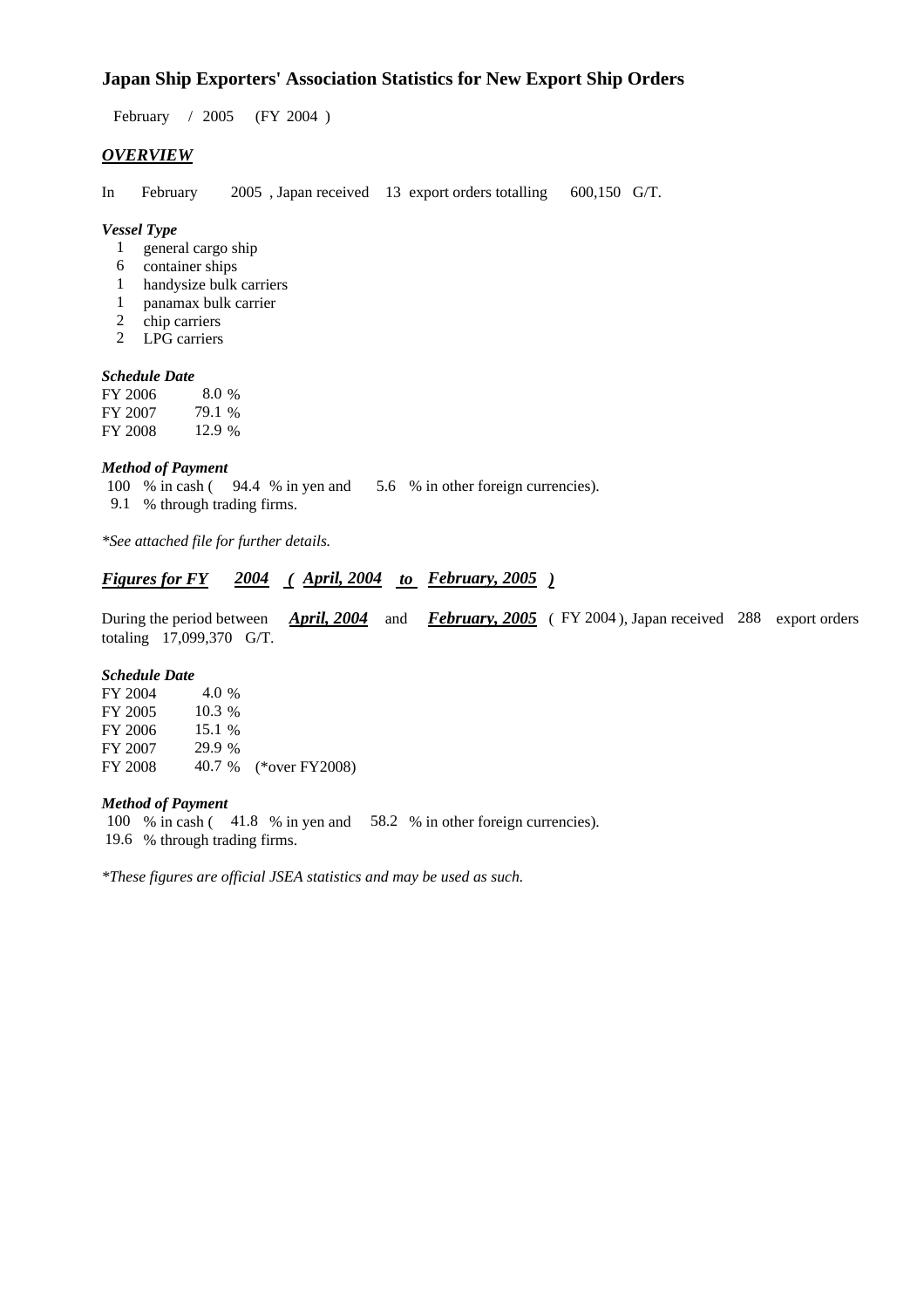# Based on Fiscal Year

Description Apr 03 to Mar 04 Apr 04 to Oct 04 November 2004 December 2004 January 2005 February 2005 Apr 04 to Feb 05 Jan 05 to Feb 05<br>No. 1 G/T No. 1 G/T No. 1 G/T No. 1 G/T No. 1 G/T No. 1 G/T No. 1 G/T No. 1 G/T No. 1 G  $No.$   $G/T$ T || No. | G/T || No. | G/T || No. | G/T || No. | G/T || G/T || No. | G/T || No. | G/T || No. | G/T General Cargos | 53| 2,427,250|| 11| 257,050| 0| 4| 39,700| 0| 0| 7| 421,900| 22| 718,650|| 7| 421,900 Bulk Carriers 3555| 15,276,690|| 108| 5,769,200| 13| 762,200| 30| 1,725,900| 13| 567,700| 4| 144,650| 168| 8,969,650|| 17| 712,350 Tankers 1344| 8,342,471|| 60| 4,452,170| 12| 867,600| 16| 1,468,000| 8| 589,700| 2| 33,600| 98| 7,411,070|| 10| 623,300 Combined Carriers 1 0 0 0 0 0 0 0 0 0 0 0 0 0 0 0 0 **Others** s and  $\vert 0$  0 0 0 0 0 0 0 0 0 0 0 0 0 0 0 Total 5422| 26,046,411|| 179| 10,478,420| 25| 1,629,800| 50| 3,233,600| 21| 1,157,400| 13| 600,150| 288| 17,099,370|| 34| 1,757,550 FY 2002 / FY2003 (%) \* 172.4 66.0 90.1 77.2 64.6 118.4 70.7 \* 70.7 In CGT12,538,680|| 4,721,899|| 876,160|| 1,273,975|| 574,510|| 399,655|| 7,846,199|| 974,165|

*Figures for shipbulding orders of 500 G/T and over for export as steel vessels placed with JSEA members are covered.*

\*FY 2002/FY2003

\*\*Calender Year 2004

JSEA (March 2005)

# New Export Orders Placed in February 2005 (FY 2004)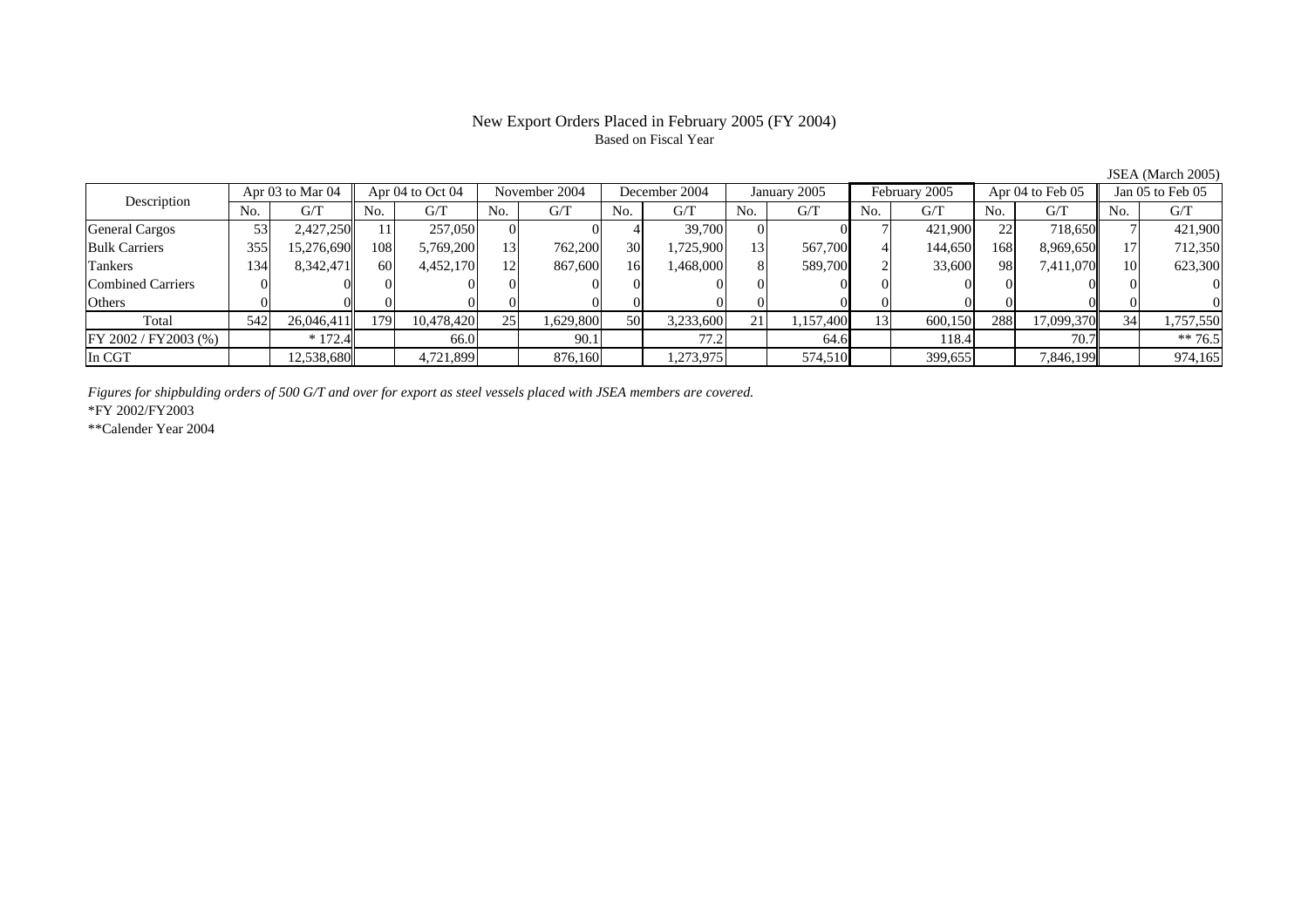# Based on Fiscal Year

Description Apr 03 to Mar 04 Apr 04 to Oct 04 November 2004 December 2004 January 2005 February 2005 Apr 04 to Feb 05 Jan 05 to Feb 05<br>No. 1 G/T No. 1 G/T No. 1 G/T No. 1 G/T No. 1 G/T No. 1 G/T No. 1 G/T No. 1 G/T No. 1 G No.  $G/T$ T || No. | G/T || No. | G/T || No. | G/T || No. | G/T || G/T || No. | G/T || No. | G/T || No. | G/T General Cargos ( 31 1,104,335 5 105,387 2 15,980 2 108,418 2 21,136 3 97,735 14 348,656 5 118,871 Bulk Carriers 113 4,561,732 105 4,332,539 20 974,679 8 312,629 22 1,058,772 21 826,482 176 7,505,101 43 1,885,254 Tankers 1033| 5,752,226|| 53| 3,004,203| 3| 130,215| 4| 111,999| 6| 345,797| 4| 380,821| 70| 3,973,035|| 10| 726,618 Combined Carriers 0 0 0 0 0 0 0 0 0 0 0 0 0 0 0 0 **Others** s and  $1$  115,875 1 115,875 0 0 0 0 0 0 0 0 1 115,875 0 0 Total 2488| 11,534,168|| 164| 7,558,004| 25| 1,120,874| 14| 533,046| 30| 1,425,705| 28| 1,305,038| 261| 11,942,667|| 58| 2,730,743 FY 2002 / FY2003 (%) \* 110.6 114.0 144.0 147.2 165.3 82.0 131.7 114.4 \*\* 100.1 In CGT5,865,706 3,884,677 516,915 296,909 629,859 615,391 5,943,751 1,245,250

*Deliveries of new shipbuilding orders of 500 G/T and over for export as steel vessels placed with JSEA members are covered.*

\*FY 2002/FY2003

\*\*Calender Year 2004

JSEA (March 2005)

## Export Ships Delivered in February 2005 (FY 2004)